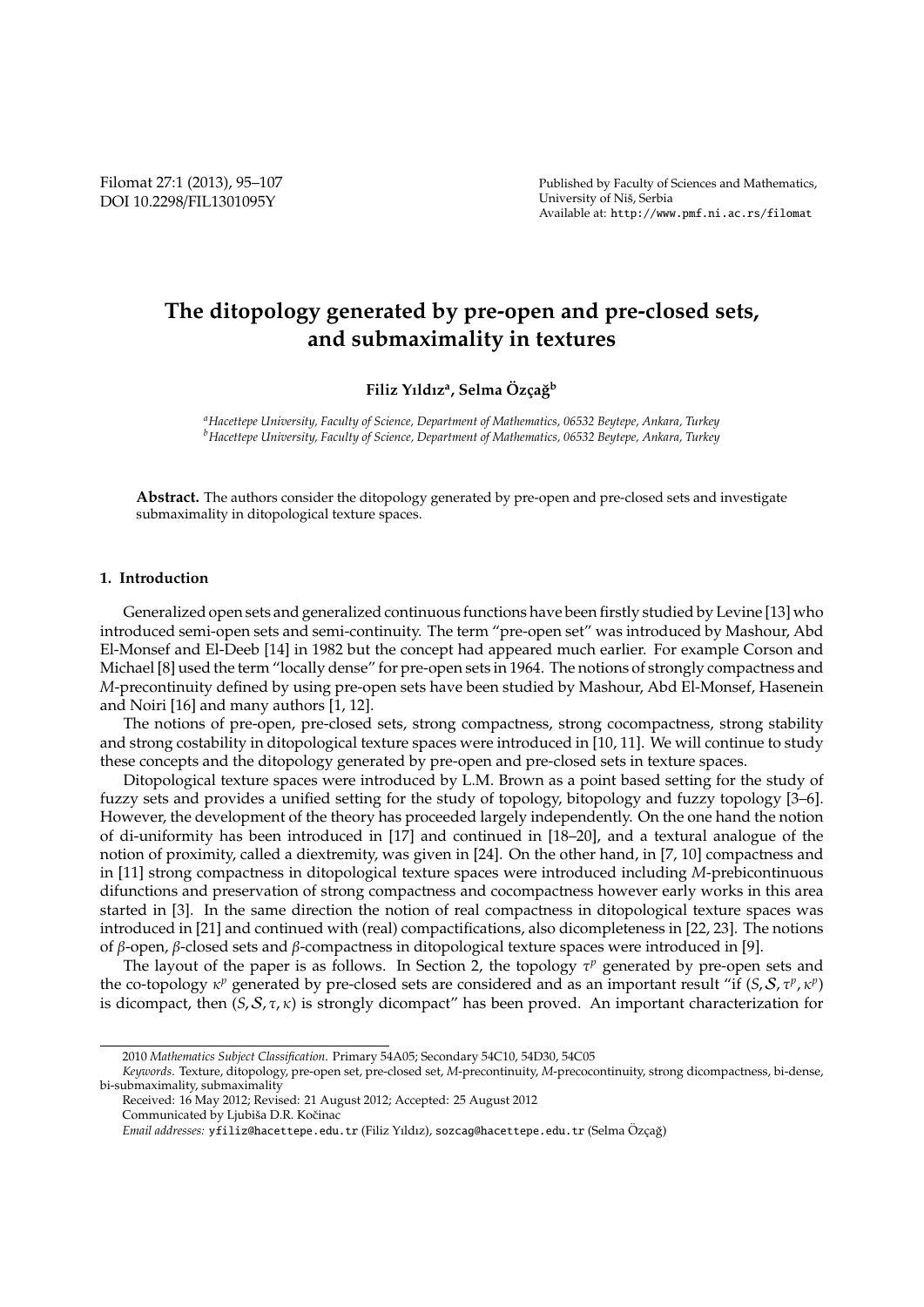strong dicompactness was given in [11] and in this paper we prove this characterization via the ditopology generated by pre-open and pre-closed sets and bi-submaximality of the ditopological texture spaces.

In Section 3 the notions of prebicontinuity and strong prebicontinuity are defined and their properties are investigated. In addition the relationship between precontinuity (precocontinuity) and  $(\tau_1^p, \tau_2)$  continuity  $((\kappa_1^p, \kappa_2)$  cocontinuity) is studied.

It was mentioned earlier in [11] that an arbitrary intersection of pre-closed sets is pre-closed and an arbitrary join of pre-open sets is pre-open. In the last section we deal with characterizations of pre-open (pre-closed) sets and finding under which conditions the family of pre-open (pre-closed) sets is a topology (co-topology). The notions of submaximality and co-submaximality are defined and it is shown that the ditopological texture space (*S*, *S*, *τ<sup>p</sup>*, *κ*<sup>*p*</sup>) is bi-submaximal whether or not (*S*, *S*, *τ*, *κ*) is submaximal.

To complete the introduction we recall some necessary concepts from [3–6].

**Texture space:** ([3]) Let *S* be a set. We work within a subset S of the power set P(*S*) called a *texturing*. A texturing is a point-separating, complete, completely distributive lattice with respect to inclusion, which contains *S* and , and for which arbitrary meets coincide with intersections, and finite joins with unions. If S is a texturing of *S* the pair (*S*, S) is called a *texture*.

For  $s \in S$  the sets

$$
P_s = \bigcap \{ A \in S \mid s \in A \} \text{ and } Q_s = \bigvee \{ A \in S \mid s \notin A \} = \bigvee \{ P_u \mid u \in S, s \notin P_u \}
$$

are called respectively, the p-sets and q-sets of (*S*, S). These sets are used in the definition of many textural concepts.

In a texture, arbitrary joins need not coincide with unions, and clearly this will be so if and only if  $S$  is closed under arbitrary unions, or equivalently if  $P_s \not\subseteq Q_s$  for all  $s \in S$ . In this case  $(S, S)$  is said to be *plain*.

**Complementation:** ([3]) A mapping  $\sigma : \mathcal{S} \to \mathcal{S}$  satisfying  $\sigma(\sigma(A)) = A$ ,  $\forall A \in \mathcal{S}$  and  $A \subseteq B \implies \sigma(B) \subseteq$ σ(*A*), ∀ *A*, *B* ∈ S is called a *complementation* on (*S*, S) and (*S*, S, σ) is then said to be a *complemented texture*.

#### **Example:**

- 1. For any set *X*,  $(X, \mathcal{P}(X), \pi_X)$  is the complemented *discrete texture* representing the usual set structure of *X*. Here the complementation  $\pi_X(Y) = X \setminus Y$ ,  $Y \subseteq X$ , is the usual set complementation. Clearly,  $P_x = \{x\}$  and  $Q_x = X \setminus \{x\}$  for all  $x \in X$ .
- 2. For  $\mathbb{I} = [0, 1]$  define  $\mathcal{I} = \{[0, t] | t \in [0, 1] \} \cup \{[0, t) | t \in [0, 1] \}$ . (I,  $\mathcal{I}$ , *t*) is a complemented texture, which we will refer to as the *unit interval texture*. Here  $P_t = [0, t]$  and  $Q_t = [0, t]$  for all  $t \in I$ .
- 3. The texture  $(\mathbb{L}, \mathcal{L})$  is defined by  $\mathbb{L} = \{0, 1\}$  and  $\mathcal{L} = \{(0, r] | r \in [0, 1]\}$ . For  $r \in \mathbb{L}$   $P_r = (0, r] = Q_r$

**Ditopology:** A *dichotomous topology* on (*S*, S), or *ditopology* for short, is a pair ( $\tau$ ,  $\kappa$ ) of generally unrelated subsets  $\tau$ ,  $\kappa$  of S satisfying

(τ1) *S*, ∅ ∈ τ,  $(\tau_2)$   $G_1$ ,  $G_2 \in \tau \implies G_1 \cap G_2 \in \tau$ ,  $(\tau_3)$   $G_i \in \tau$ ,  $i \in I \implies \bigvee_i G_i \in \tau$ ,  $(\kappa_1)$  *S*,  $\emptyset \in \kappa$ ,  $(k_2)$   $K_1$ ,  $K_2 \in \kappa \implies K_1 \cup K_2 \in \kappa$ ,  $(k_3)$   $K_i \in \kappa$ ,  $i \in I \implies \bigcap K_i \in \kappa$ .

The elements of  $\tau$  are called open and those of  $\kappa$  closed. We refer to  $\tau$  as the topology and  $\kappa$  as the cotopology of  $(\tau, \kappa)$ .

If  $(τ, κ)$  is a ditopology on a complemented texture  $(S, S, σ)$ , then we say that  $(τ, κ)$  *is complemented* if the equality  $\kappa = \sigma[\tau]$  is satisfied. In this study, a complemented ditopological texture space is denoted by  $(S, S, \sigma, \tau, \kappa).$ 

For  $A \in S$  the closure *clA* and interior *intA* of *A* are defined by the equalities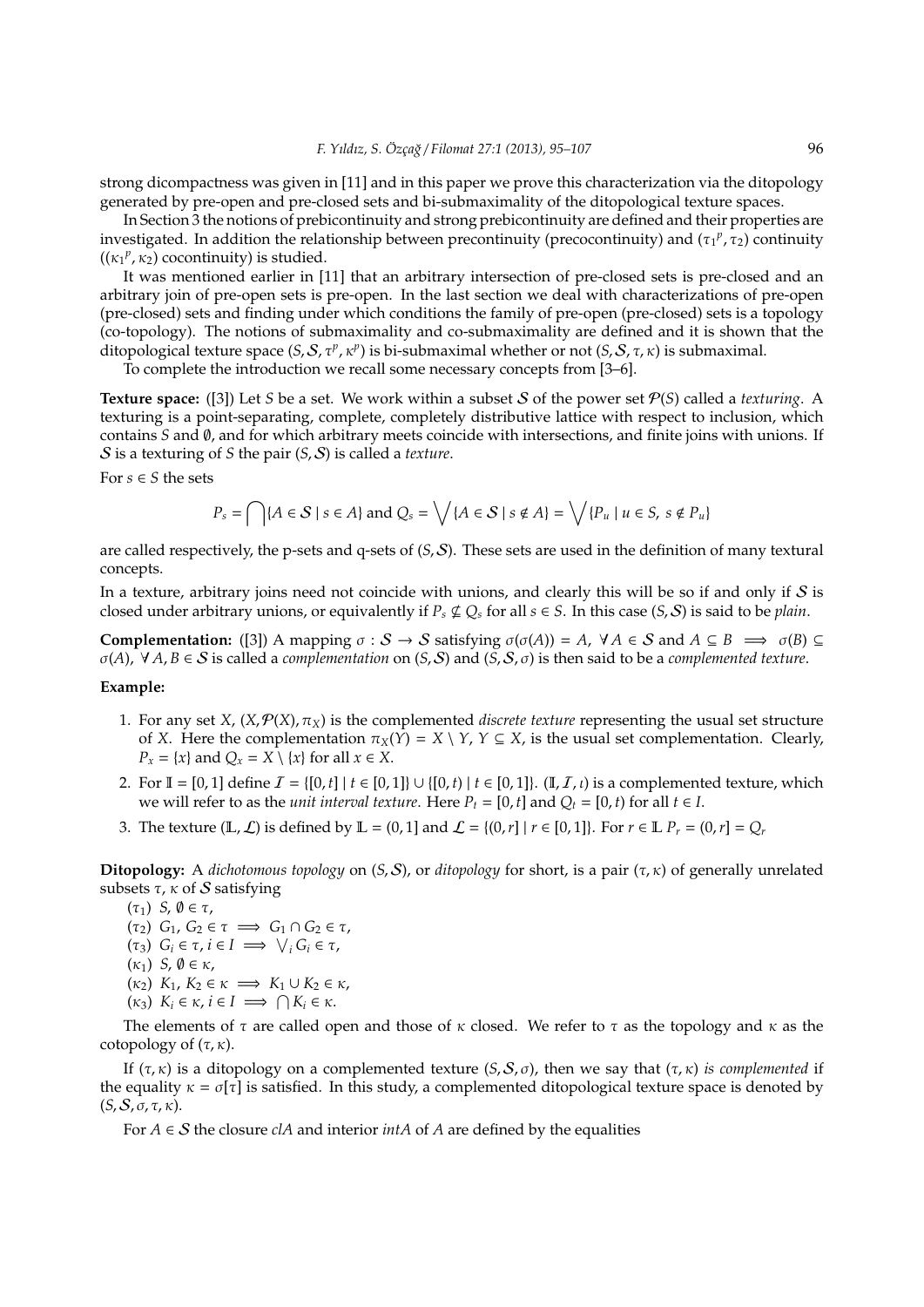$$
clA = \bigcap \{ K \in \kappa \mid A \subseteq K \} \text{ and } intA = \bigvee \{ G \in \tau \mid G \subseteq A \}
$$

If  $(τ, κ)$  is a complemented ditopology on  $(S, S, σ)$ , then we have  $σ(clA) = intσ(A)$  and  $σ(intA) = clσ(A)$ .

Let  $(S, S)$ ,  $(T, T)$  be textures. In the following definition we consider  $P(S) \otimes T$  and denote the p–sets and q–sets by *P*(*s*,*t*) and *Q*(*s*,*t*) respectively. The notion of di-function is derived from that of direlation [5]. Now we recall the definition of difunction.

**Difunction:** ([5]) A *difunction* from  $(S, S)$  to  $(T, T)$  is a direlation  $(f, F)$  from  $(S, S)$  to  $(T, T)$  satisfying the conditions:

(DF1) For  $s, s' \in S$ ,  $P_s \nsubseteq Q_{s'} \implies \exists t \in T$  with  $f \nsubseteq \overline{Q}_{(s,t)}$  and  $\overline{P}_{(s',t)} \nsubseteq F$ .

(DF2) For  $t, t' \in T$  and  $s \in S$ ,  $f \nsubseteq \overline{Q}_{(s,t)}$  and  $\overline{P}_{(s,t')} \nsubseteq F \implies P_{t'} \nsubseteq Q_t$ .

If  $(f, F)$  is a difunction on  $(S, S)$  to  $(T, T)$ , then  $(f, F)$  is called *surjective* if it satisfies the condition

 $SLR$ . For  $t, t' \in T$ ,  $P_t \nsubseteq Q_{t'} \implies \exists s \in S \text{ with } f \nsubseteq \overline{Q}_{(s,t')} \text{ and } \overline{P}_{(s,t)} \nsubseteq F$ .

**Bicontinuity:** The difunction  $(f, F)$ :  $(S_1, S_1, \tau_1, \kappa_1) \to (S_2, S_2, \tau_2, \kappa_2)$  is called continuous if  $B \in \tau_2 \implies F \subseteq B$  $\tau_1$ , cocontinuous if  $B \in \kappa_2 \implies f^{\leftarrow}B \in \kappa_1$ , and bicontinuous if it is both continuous and cocontinuous.

The early works on compactness in ditopological texture spaces was begun in [3] and continued in [7, 10]. Now let us recall some concepts from [7] which will be needed.

Let  $(\tau, \kappa)$  be a ditopology on  $(S, S)$  and take  $A \in S$ . The family  $\{G_i \mid i \in I\}$  is called open cover of  $A$  if  $G_i \in \tau$ for all  $i \in I$  and  $A \subseteq \bigvee_{i \in I} G_i$ . A closed cocover can be defined dually, i.e. the family  $\{\overline{F}_i \mid i \in I\}$  is called closed cocover of *A* if  $F_i \in \kappa$  for all  $i \in I$  and  $\bigcap_{i \in I} F_i \subseteq A$ .

**Dicompactness:** ([7]) Let  $(\tau, \kappa)$  be a ditopology on the texture  $(S, S)$  and  $A \in S$ .

- 1. A is called compact if whenever  $\{G_i \mid i \in I\}$  is an open cover of A, then there is a finite subset *J* of *I* with  $A\subseteq \bigcup_{j\in J}G_j.$  The ditopological texture space  $(S,\tilde{S},\tau,\kappa)$  is called compact if *S* is compact.
- 2. *A* is called cocompact if  ${F_i \mid i \in I}$  is a closed cocover of *A*, then there is a finite subset *J* of *I* with ∩ *<sup>j</sup>*∈*<sup>J</sup> F<sup>j</sup>* ⊆ *A*. The ditopological texture space (*S*, S, τ, κ) is called cocompact if ∅ is cocompact.
- 3. ( $\tau$ ,  $\kappa$ ) is called stable if every  $K \in \kappa$  with  $K \neq S$  is compact.
- 4.  $(\tau, \kappa)$  is called costable if every  $G \in \tau$  with  $G \neq \emptyset$  is cocompact.

A ditopological texture space (*S*, S, τ, κ) is called dicompact if it is compact, cocompact, stable and costable.

**Example:** Consider the texture  $(I, I)$  of Example (2) with the natural ditopology

$$
\tau_{\mathbb{I}} = \{ [0, r) \mid r \in \mathbb{I} \} \cup \{ \mathbb{I} \} \kappa_{\mathbb{I}} = \{ [0, r] \mid r \in \mathbb{I} \} \cup \{ \emptyset \}.
$$

The ditopological texture space (I,  $I$ ,  $\tau_I$ ,  $\kappa_I$ ) is dicompact.

#### **2. A di-topology generated by pre-open and pre-closed sets**

The notions of pre-open set and pre-closed set in ditopological texture spaces was introduced in [10, 11]. In this section we introduce a topology generated by pre-open sets and a co-topology generated by preclosed sets. Now we recall the definitions and some properties of pre-open sets and pre-closed sets.

**Definition 2.1.** ([10]) Let  $(\tau, \kappa)$  be a ditopology on the texture space  $(S, \mathcal{S})$ .

- 1. An element *G* ∈ *S* is *pre-open* if *G* ⊆ *intclG*.
- 2. An element  $F \in S$  is *pre-closed* if *clintF*  $\subseteq F$ .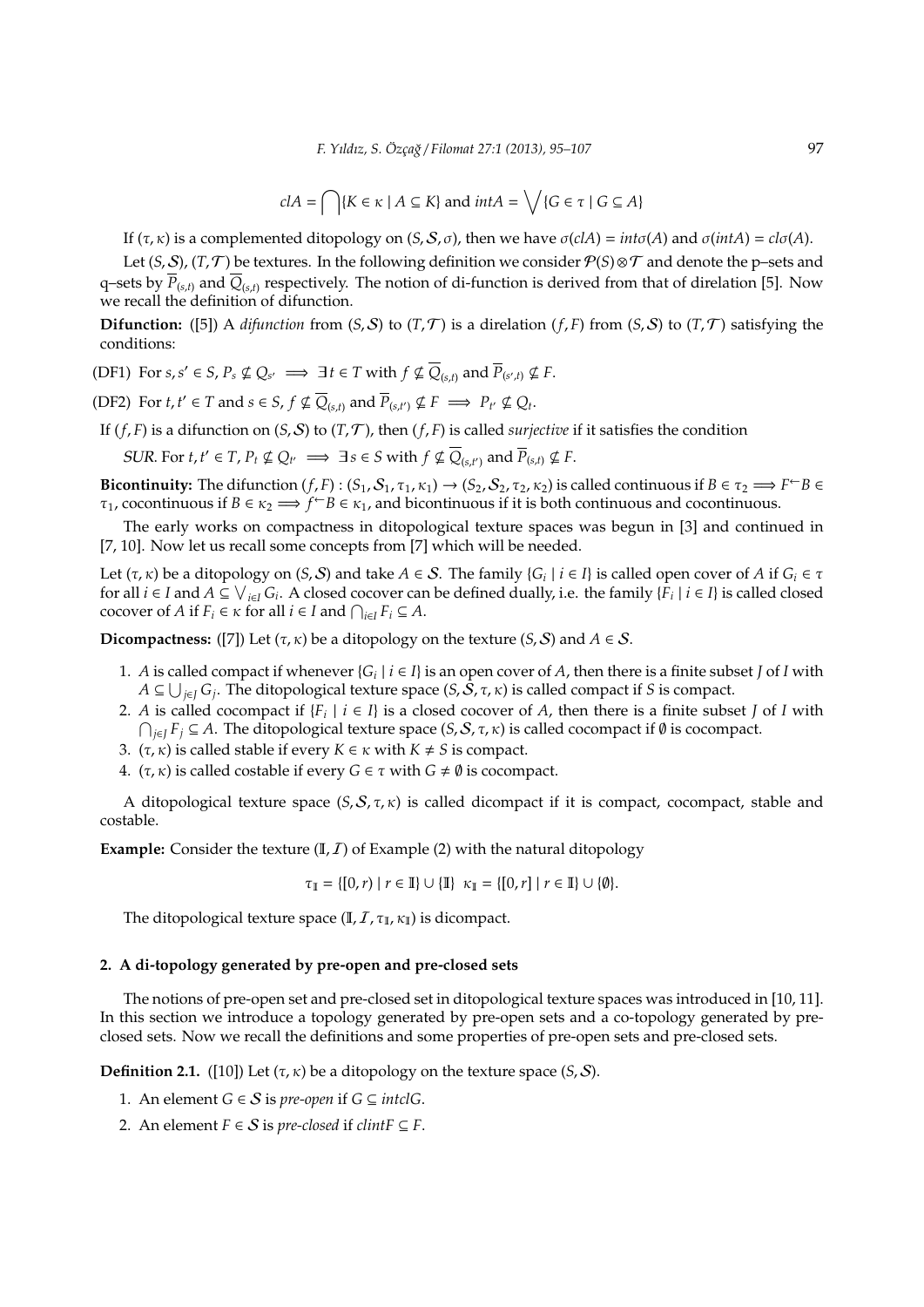As in the topological case, every τ-open set is pre-open but the converse is generally not true. Likewise every  $\kappa$ -closed set is pre-closed, but not conversely as in the following example.

**Example 2.2.** Let  $\mathbb{L} = \{0, 1\}$  and  $\mathcal{L} = \{(0, t] | t \in (0, 1]\}$ . Then  $(\mathbb{L}, \mathcal{L})$  is a texture and take  $\tau = \kappa = \{\emptyset, \mathbb{L}\}$ . Consider the set  $A = (0, \frac{1}{2}] \in \mathcal{L}$  the equality  $cIA = \mathbb{L} = \text{intcl }A$  shows that  $A$  is pre-open however not open. Similarly *A* is pre-closed but not closed.

Clearly, there is no relation between pre-open and pre-closed sets in the general ditopological texture spaces but for the complemented ditopological texture space we have:

**Proposition 2.3.** ([11]) *Let* (*S, S, o, r, k) be a complemented ditopological texture space and*  $A \in S$ *. Then* 

- 1. *A is pre-open iff*  $\sigma(A)$  *is pre-closed.*
- 2. *A is pre-closed i*ff σ(*A*) *is pre-open.*

**Example 2.4.** ([11]) Let  $(X, \mathcal{P}(X))$  be the discrete texture with complementation  $\pi_X(Y) = X \setminus Y$ ,  $Y \in \mathcal{P}(X)$ . For a topology  $\tau$  on *X* let  $\tau^c = {\pi_X(G) \mid G \in \tau}$ . Then  $(X, \mathcal{P}(X), \pi_X, \tau, \tau^c)$  is a complemented ditopological texture space in which the pre-open sets and pre-closed sets are precisely the pre-open and pre-closed sets of  $(X, \tau)$  respectively.

Note that by [11] an arbitrary intersection of pre-closed sets is pre-closed, and an arbitrary join of preopen sets is pre-open. Indeed, let  $F_i$ ,  $i \in I$ , be pre-closed sets. Then  $\bigcap_{i \in I} F_i \subseteq F_i$ , whence  $\text{clint} \bigcap_{i \in I} F_i \subseteq$ *clintF*<sup>*i*</sup> ⊆ *F*<sup>*i*</sup> for all  $i$  ∈ *I* thus *clint*  $\bigcap_{i \in I} F_i$  ⊆  $\bigcap_{i \in I} F_i$ .

We will denote by *PO*(*S*) the family of pre-open sets and by *PC*(*S*) the family of pre-closed sets in  $(S, S, \tau, \kappa)$ .

In general for a topological space (*X*, τ) one can not expect the family *PO*(*X*) to be topology since the intersection of a finite number of pre-open sets may not be pre-open. It follows that the pre-open sets in a topological space (*X*, τ) form a subbase for another topology which is finer than τ on *X*.

Similarly for a ditopological texture space  $(S, S, \tau, \kappa)$  since the intersection of a finite number of pre-open sets may not be pre-open, the family of *PO*(*S*) may not be a topology and dually since the union of finite number of pre-closed sets may not be pre-closed, the family of *PC*(*S*) may not be a co-topology but each of these classes generates a topology and a co-topology in a natural way. This gives rise to following definition:

Note that the following definition was given very briefly in [11].

**Definition 2.5.** Let  $(S, S, \tau, \kappa)$  be a ditopological texture space.

- 1. The topology τ<sup>*p*</sup> is defined by taking pre-open sets as a subbase on *S*.
- 2. The co-topology κ *p* is defined by taking pre-closed sets as a subbase on *S*.

Hence the ditopology ( $\tau^p$ ,  $\kappa^p$ ) is called the ditopology generated by pre-open and pre-closed sets with respect to the ditopology ( $\tau$ ,  $\kappa$ ) and the ditopological texture space generated by a ditopological texture space  $(S, S, \tau, \kappa)$  is denoted by  $(S, S, \tau^p, \kappa^p)$ .

It is clear that  $\tau \subseteq \tau^p$  and  $\kappa \subseteq \kappa^p$ .

Now let us recall the definition of strong compactness, strong cocompactness, strong stability and strong costability. Let (τ, κ) be a ditopology on (*S*, S) and take *A* ∈ S. The family {*G<sup>j</sup>* | *j* ∈ *J*} is called a pre-open cover of *A* if  $G_j \in PO(S)$  for all  $j \in J$  and  $A \subseteq \bigvee_{j \in J} G_j$ . Pre-closed cocover can be defined dually i.e. the family  $\{F_j \mid j \in J\}$  is called a pre-closed cocover of *A* if  $F_j \in PC(S)$  for all  $j \in J$  and  $\bigcap_{j \in J} F_j \subseteq A$ .

**Definition 2.6.** ([11, Definition 2.7]) Let  $(\tau, \kappa)$  be a ditopology on the texture  $(S, S)$  and  $A \in S$ .

- 1. *A* is called strongly compact if every pre-open cover of *A* has a finite subcover. ( $\tau$ ,  $\kappa$ ) is called strongly compact if *S* is strongly compact.
- 2. *A* is called strongly cocompact if every pre-closed cocover of *A* has a finite subcocover. (τ, κ) is called strongly cocompact if  $\emptyset$  is strongly cocompact.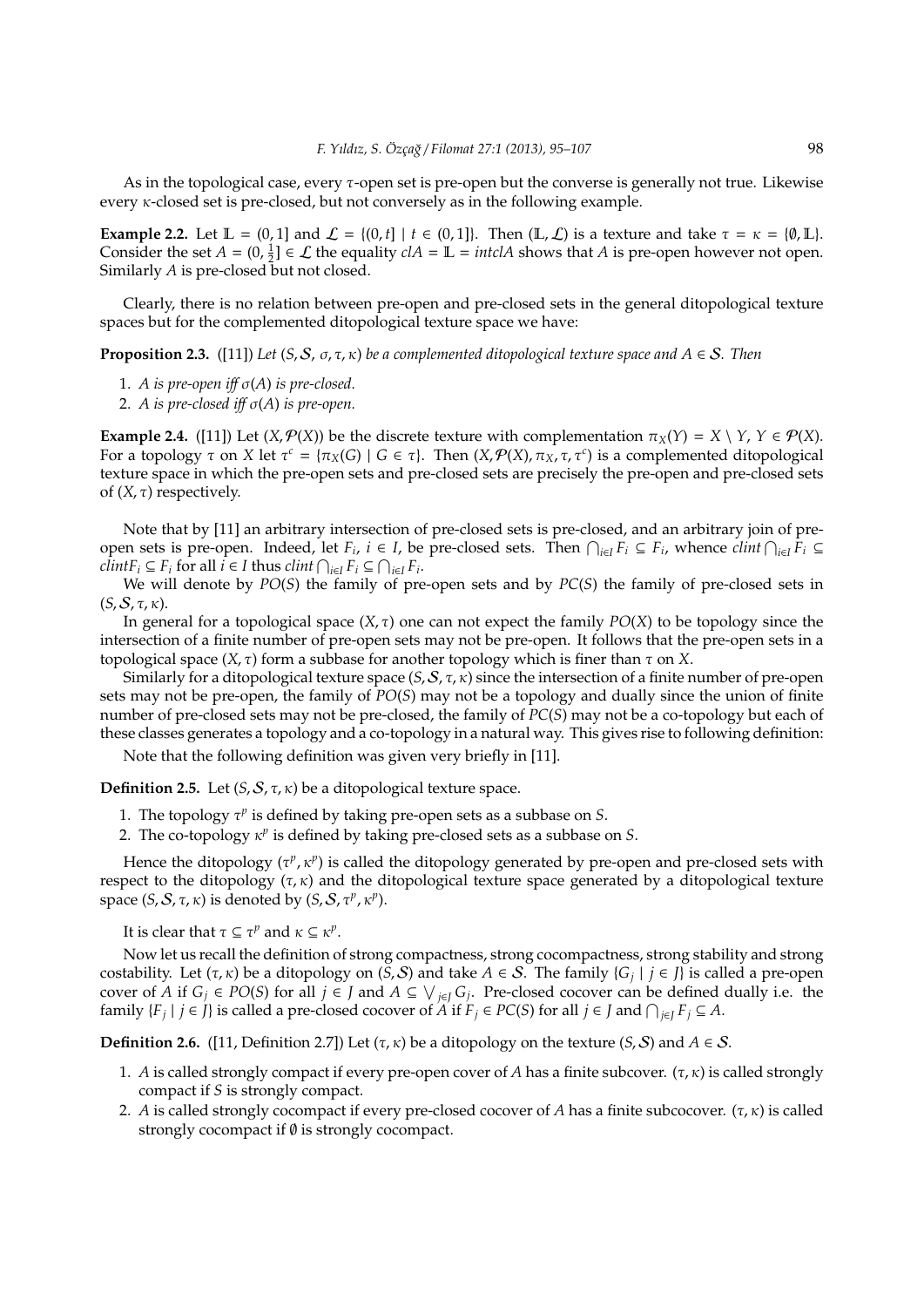- 3.  $(\tau, \kappa)$  is called strongly stable if every pre-closed set  $F \in S \setminus \{S\}$  is strongly compact.
- 4.  $(\tau, \kappa)$  is called strongly costable if every pre-open set  $G \in S \setminus \{\emptyset\}$  is strongly cocompact.

Strong compactness and strong cocompactness are independent of one another, however for the complemented ditopological texture space they are equivalent. Similarly strong stability and strong costability are independent but they are equivalent for the complemented ditopological texture spaces. As a strong version of the notion of dicompactness, a ditopological texture space which has all four properties strongly compact, strongly stable, strongly cocompact and strongly costable is called strongly dicompact. It is clear that a strongly dicompact ditopological texture space is dicompact [11].

The generalization of the Alexander's subbase theorem was given in [7] to prove the Tychonoff theorem for compactness and cocompactness in ditopological texture spaces.

As an important result for topological spaces we recall that a topological space (*X*, τ) is strongly compact if and only if the topological space  $(X, \tau^p)$  is compact [12]. For ditopological texture spaces we have the following result.

**Theorem 2.7.** *Let*  $(\tau, \kappa)$  *be a ditopology on the texture*  $(S, S)$ *.* 

- *(1) The following are equivalent:*
	- (a) (τ, κ) *is strongly compact.*
	- (b)  $(\tau^p, \kappa)$  *is compact.*
	- (c) (τ *p* , κ*<sup>p</sup>* ) *is compact.*
- *(2) The following are equivalent:*
	- (a) (τ, κ) *is strongly cocompact.*
	- (b) (τ, κ*<sup>p</sup>* ) *is cocompact.*
	- (c) (τ *p* , κ*<sup>p</sup>* ) *is cocompact.*

*Proof.* (1) (*a*)  $\Rightarrow$  (*b*) Let *C* be a cover of *S* by members of  $\tau^p$ . Since (*S*, *S*,  $\tau$ ,  $\kappa$ ) is strongly compact *C* has a finite subcover. By [7, Theorem 2.14] we obtain  $(\tau^p, \kappa)$  is compact.

 $(b) \Rightarrow (c)$  Since compactness depends on the topology not cotopology it is clear.

 $(c) \Rightarrow (a)$  Let *C* be a cover of *S* consisting of pre-open sets of  $\tau$ . Then  $C \subseteq PO(S)$ . Since  $(\tau^p, \kappa^p)$  is compact *C* has a finite subcover by [7, Theorem 2.14].

Without any proof the equivalence of  $(a) \iff (b)$  has been given in [11]. Note here that (2) is dual to (1) and the proof is clear.  $\square$ 

**Theorem 2.8.** *Let*  $(\tau, \kappa)$  *be a ditopology on the texture*  $(S, S)$ *. Then* 

- *(1) If*  $(τ<sup>p</sup>, κ<sup>p</sup>)$  *is stable, then*  $(τ, κ)$  *is strongly stable.*
- *(2) If*  $(τ<sup>p</sup>, κ<sup>p</sup>)$  *is costable, then*  $(τ, κ)$  *is strongly costable.*

*Proof.* (1) Let  $(\tau^p, \kappa^p)$  be a stable ditopology and  $F \in S \setminus \{S\}$  be a pre-closed set. We want to show that *F* is strongly compact. Now let *C* be a pre-open cover of *F*. Since the ditopology  $(\tau^p, \kappa^p)$  is stable,  $F \in \kappa^p$  is compact. Thus there is a finite subset *J* such that  $F \subseteq \bigcup_{j \in J} G_j$ . That is, we find a finite subcover  $C' \subseteq C \subseteq \tau^p$ such that  $F \subseteq \bigcup C'$  and so it is clear that *F* is strongly compact.

(2) Suppose that  $(\tau^p, \kappa^p)$  is a co-stable ditopology and  $G \in S \setminus \{0\}$  is a pre-open set. Let C be a pre-closed co-cover of *G*, that is,  $\bigcap C = \bigcap_{i \in I} F_i \subseteq G$ . Since  $(\tau^p, \kappa^p)$  is co-stable, the set *G* which is pre-open is co-compact. Thus there is a finite subset *J* such that  $\bigcap_{j\in J} F_j \subseteq G$ . Consequently we find a finite subcover  $C' \subseteq C \subseteq \kappa^p$ such that  $\bigcap C' \subseteq G$  so *G* is strongly co-compact.

Now we may state the following result.

**Corollary 2.9.** *For a ditopological texture space* (*S*, S, τ, κ) *if* (*S*, S, τ*<sup>p</sup>* , κ*<sup>p</sup>* ) *is dicompact, then* (*S*, S, τ, κ) *is strongly dicompact.*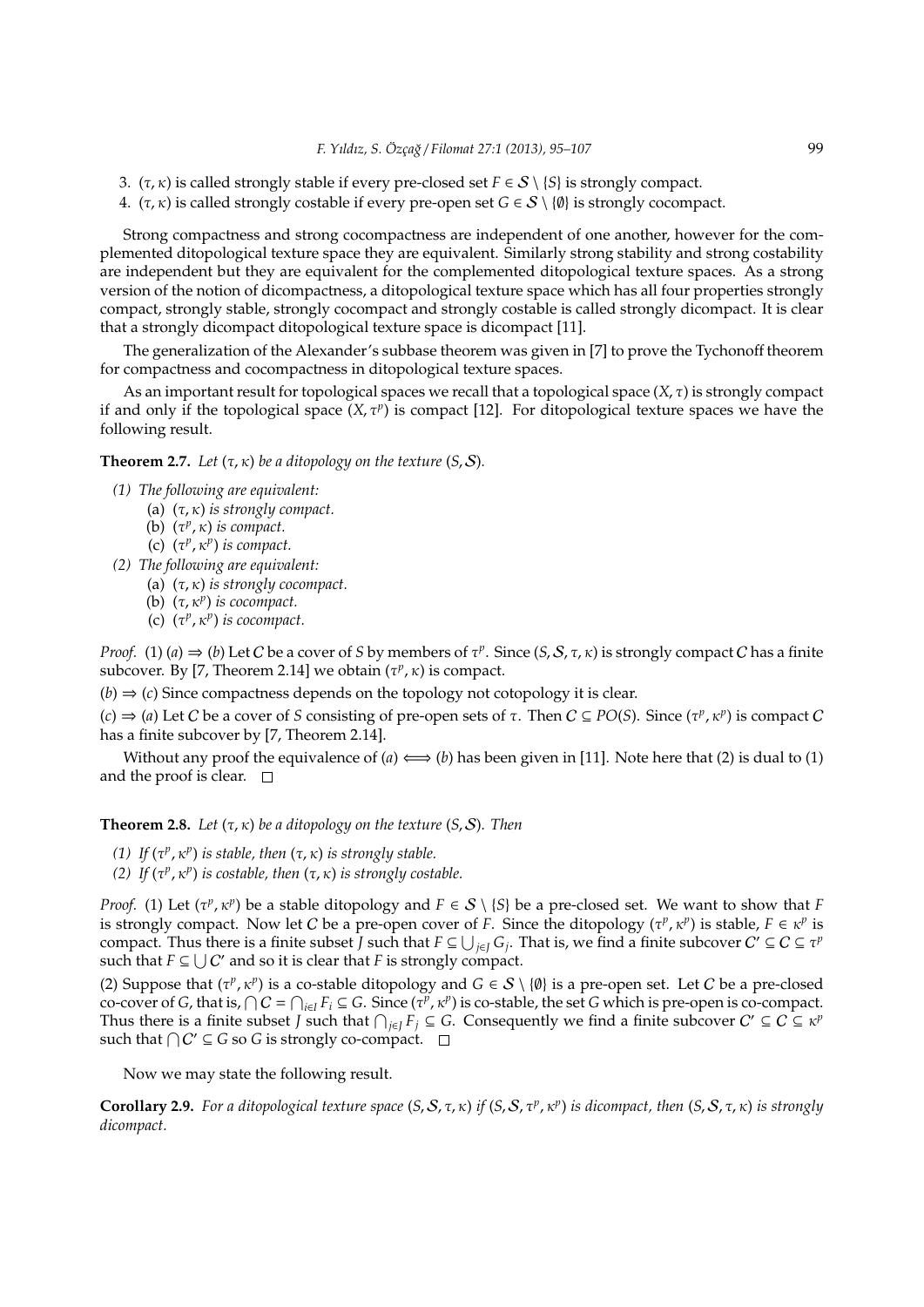*Proof.* It is straightforward by Theorems 2.7 and 2.8.  $\Box$ 

These results enable us to produce some results on strong compactness and strong cocompactness similar to results on compactness and cocompactness. For example, the following characterizations of strong dicompactness which is analogous to those for dicompactness was proved in [11]. Now we will give a new proof via the ditopology (τ<sup>*p*</sup>, κ<sup>*p*</sup>) generated by pre-open and pre-closed sets.

**Theorem 2.10.** ([11, Theorem 4.7]) *The following are equivalent for a ditopological texture space*  $(S, S, \tau, \kappa)$ *.* 

- *(1)* (*S*, S, τ, κ) *is strongly dicompact.*
- *(2) Every pre-closed, co-pre-open difamily with the finite exclusion property is bound.*
- *(3) Every pre-open, co-pre-closed dicover has a subdicover which is finite and co-finite.*

Note that in this theorem the implication (2)  $\implies$  (1) can be proved via the ditopology ( $\tau^p$ ,  $\kappa^p$ ) generated by pre-open and pre-closed sets. Indeed, suppose that every pre-closed, co-pre-open difamily with the finite exclusion property is bound and the space  $(S, S, \tau, \kappa)$  is not strongly dicompact. In this case, by Corollary 2.9, the space (*S*, *S*, *τ<sup>p</sup>*, *κ<sup>p</sup>*) is not dicompact, and so by [3, Theorem 3.5], there is a closed co-open difamily  $D$  with the finite exclusion property which is not bound. Since closed sets are pre-closed and open sets are pre-open,  $D$  is a pre-closed, co-pre-open difamily which is not bound with finite exclusion property and this is a contradiction.

#### **3. Strongly prebicontinuous difunctions**

It is known that strong compactness of topological spaces is preserved under *M*-precontinuity [15, 16]. In [11] the authors investigated the preservation of strong compactness, strong cocompactness, strong stability and strong costability under surjective difunctions. First of all we begin by recalling the definition of *M*-prebicontinuity for difunctions.

**Definition 3.1.** ([11]) Let  $(S_1, S_1, \tau_1, \kappa_1)$ ,  $(S_2, S_2, \tau_2, \kappa_2)$  be ditopological texture spaces and  $(f, F)$ :  $(S_1, S_1, \tau_1, \kappa_1) \rightarrow$  $(S_2, S_2, \tau_2, \kappa_2)$  be a difunction.

- 1. (*f*, *F*) is called *M-precontinuous* if for every pre-open set  $G \in S_2$  the set  $F \subset G \in S_1$  is pre-open.
- 2. (*f*, *F*) is called *M-precocontinuous* if for every pre-closed set  $K \in S_2$  the set  $f \subset K \in S_1$  is pre-closed.
- 3. (*f*, *F*) is called *M-prebicontinuous* if it is *M*-precontinuous and *M*-precocontinuous.

On the other hand, the notion of precontinuity for functions have been defined in [12]. Now let us generalize this notion and "strong" forms of it to difunctions and we have the dual notions as expected.

**Definition 3.2.** Let  $(S_1, S_1, \tau_1, \kappa_1)$ ,  $(S_2, S_2, \tau_2, \kappa_2)$  be ditopological texture spaces and  $(f, F)$ :  $(S_1, S_1, \tau_1, \kappa_1) \rightarrow$  $(S_2, S_2, \tau_2, \kappa_2)$  be a difunction.

- 1. (*f*, *F*) is called *precontinuous* (*strongly precontinuous*) if for every open (pre-open) set *G* ∈  $S_2$  the set  $F^{\leftarrow} G \in S_1$  is pre-open (open).
- 2. (*f*, *F*) is called *precocontinuous* (*strongly precocontinuous*) if for every closed (pre-closed) set  $K \in S_2$  the set *f*<sup>←</sup>*K* ∈ *S*<sub>1</sub> is pre-closed (closed).
- 3. (*f*, *F*) is called *prebicontinuous* (*strongly prebicontinuous*) if it is precontinuous (*strongly precontinuous*) and precocontinuous (*strongly precocontinuous*).

Now by the above definitions we have:

**Theorem 3.3.** *A difunction*  $(f, F)$  :  $(S_1, S_1, \tau_1, \kappa_1) \rightarrow (S_2, S_2, \tau_2, \kappa_2)$  *is Strongly-prebicontinuous* =⇒ *bicontinuous* =⇒ *prebicontinuous.*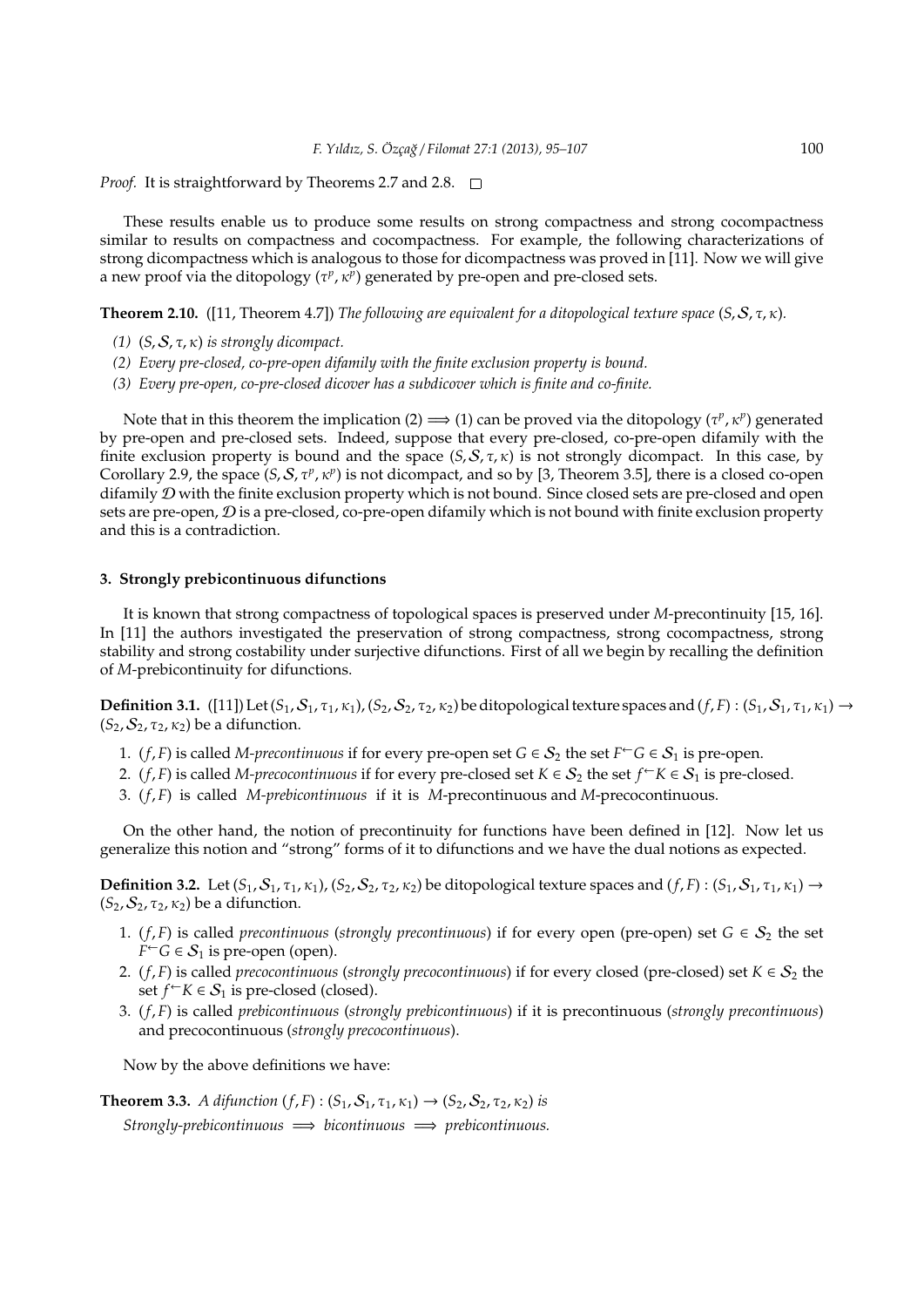*Proof.* Let  $(f, F)$  be a strongly-precontinuous difunction from  $(S_1, S_1, \tau_1, \kappa_1)$  to  $(S_2, S_2, \tau_2, \kappa_2)$ . Take a set *G*  $\in$   $\tau_2$ ; then *G*  $\in$  *S*<sub>2</sub> is a pre-open set and since (*f*, *F*) is strongly-precontinuous  $F^{\leftarrow}G \in \tau_1$ . For the second implication take a set *G*  $\in \tau_2$ . Since  $(f, F)$  be a bicontinuous difunction  $F \subset G \in \tau_1$ , then  $F \subset G$  is pre-open.

The proof of the implications strongly-precocontinuous  $\implies$  cocontinuous  $\implies$  precocontinuous is dual and omitted.

 $\Box$ 

**Theorem 3.4.** *A difunction*  $(f, F)$  :  $(S_1, S_1, \tau_1, \kappa_1) \rightarrow (S_2, S_2, \tau_2, \kappa_2)$  *is Strongly-prebicontinuous* =⇒ *M-prebicontinuous* =⇒ *prebicontinuous.*

*Proof.* For the first implication, let  $(f, F)$  be a strongly-precontinuous difunction from  $(S_1, S_1, \tau_1, \kappa_1)$  to  $(S_2, S_2, \tau_2, \kappa_2)$ . Take a pre-open set  $G \in S_2$ . Since  $(f, F)$  is strongly-precontinuous  $F \subset G \in S_1$  is open and then is pre-open. For the second implication, let  $(f, F)$  be a *M*-precontinuous difunction from  $(S_1, \overline{S_1}, \tau_1, \kappa_1)$ to  $(S_2, \overline{S_2}, \tau_2, \kappa_2)$ . Take an open set  $\overline{G} \in S_2$ . Since every open set is pre-open and  $(f, F)$  is *M*-precontinuous  $F^{\leftarrow}G \in \mathcal{S}_1$  is pre-open.

For the difunction  $(f, F)$  the proof of the implications

strongly-precocontinuous =⇒ *M*-precocontinuous =⇒ precocontinuous

is dual of the above and is omitted.  $\square$ 

In the following we state the conditions under which the converse of Theorem 3.4 holds.

**Proposition 3.5.** *Let*  $(S_1, S_1, \tau_1, \kappa_1)$ ,  $(S_2, S_2, \tau_2, \kappa_2)$  *be ditopological texture spaces and*  $(f, F) : (S_1, S_1, \tau_1, \kappa_1) \rightarrow$  $(S_2, S_2, \tau_2, \kappa_2)$  *be a difunction.* 

- *(1) If*  $(S_2, S_2, \tau_2, \kappa_2)$  *is bi-T<sub>2</sub> and strongly costable, then*  $(f, F)$  *is precontinuous* =⇒ *M*−*precontinuous,*
- *(2) If*  $(S_1, S_1, \tau_1, \kappa_1)$  *is bi-T<sub>2</sub> and strongly costable, then*  $(f, F)$  *is M-precontinuous* =⇒ *strongly precontinuous,*
- (3) *If*  $(S_2, S_2, \tau_2, \kappa_2)$  *is bi-T<sub>2</sub> and strongly stable, then*  $(f, F)$  *is precocontinuous* =⇒ *M*−*precocontinuous,*
- (4) *If*  $(S_1, S_1, \tau_1, \kappa_1)$  *is bi-T<sub>2</sub> and strongly stable, then*  $(f, F)$  *is M-precocontinuous* =⇒ *strongly precocontinuous.*

*Proof.* (1) Let  $G \in S_2$  be a pre-open set. Since  $(S_2, S_2, \tau_2, \kappa_2)$  is strongly costable *G* is open by [11, Corollary 3.10] and  $F^{\leftarrow}G \in \mathcal{S}_1$  is pre-open as  $(f, F)$  is precontinuous hence  $(f, F)$  is *M*-precontinuous.

(2) Let  $G \in S_2$  be a pre-open set. Since  $(f, F)$  is *M*-precontinuous and  $(S_1, S_1)$  is strongly costable  $F \subset G \in S_1$ is pre-open hence it is an open set by [11, Corollary 3.10]. Thus (*f*, *F*) is strongly precontinuous. (3) and (4) are dual to (1) and (2), respectively from [11, Corollary 3.10].  $\square$ 

The relationships between *M*-precontinuity and (τ<sub>1</sub>)<sup>*p*</sup> − (τ<sub>2</sub>)<sup>*p*</sup>-continuity and also between *M*-precocontinuity and  $(\kappa_1)^p - (\kappa_2)^p$ -cocontinuity were investigated in [11]. Now we have the following:

**Proposition 3.6.** *Let*  $(S_1, S_1, \tau_1, \kappa_1)$ ,  $(S_2, S_2, \tau_2, \kappa_2)$  *be ditopological texture spaces and*  $(f, F)$ :  $(S_1, S_1, \tau_1, \kappa_1) \rightarrow$  $(S_2, S_2, \tau_2, \kappa_2)$  *be a difunction.* 

- $(1)$  *If*  $(f, F)$  :  $(S_1, S_1, \tau_1, \kappa_1) \to (S_2, S_2, \tau_2, \kappa_2)$  *is precontinuous, then*  $(f, F)$  :  $(S_1, S_1, \tau_1^p, \kappa_1) \to (S_2, S_2, \tau_2, \kappa_2)$  *is continuous.*
- *(2) If*  $(f, F)$  :  $(S_1, S_1, \tau_1, \kappa_1) \rightarrow (S_2, S_2, \tau_2, \kappa_2)$  *is precocontinuous, then*  $(f, F)$  :  $(S_1, S_1, \tau_1, \kappa_1^p) \rightarrow (S_2, S_2, \tau_2, \kappa_2)$ *is cocontinuous.*
- *(3) If*  $(f, F)$  :  $(S_1, S_1, \tau_1, \kappa_1) \rightarrow (S_2, S_2, \tau_2, \kappa_2)$  *is prebicontinuous, then*  $(f, F)$  :  $(S_1, S_1, \tau_1^p, \kappa_1^p) \rightarrow (S_2, S_2, \tau_2, \kappa_2)$ *is bicontinuous.*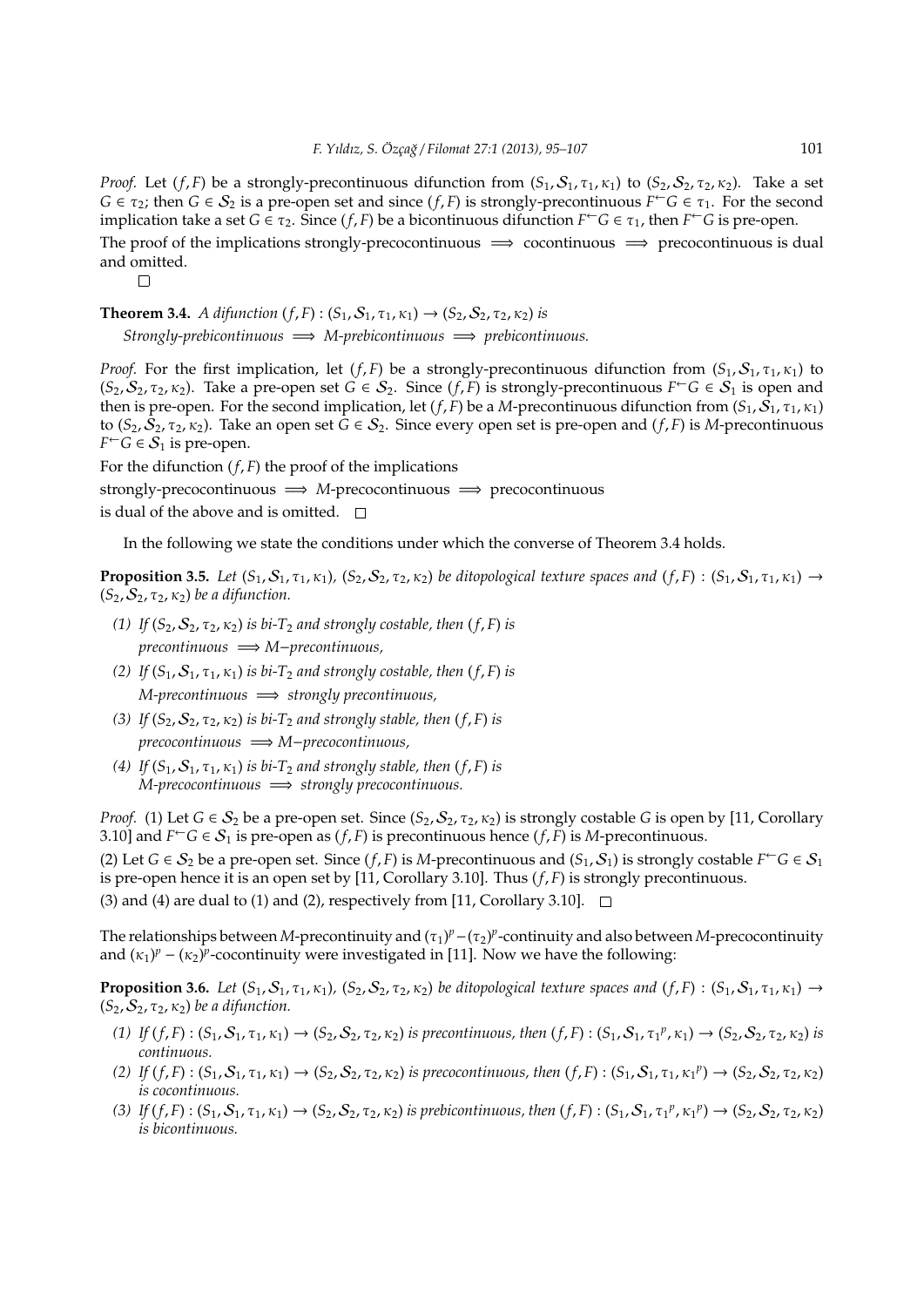*Proof.* (1) Take  $G \in \tau_2$ . Since  $(f, F)$  is precontinuous,  $F \subset G \in S_1$  is pre-open and we obtain  $F \subset G \in \tau_1^p$  by the definition of  $\tau^p$ .

(2) Take  $K \in \kappa_2$ . Since  $(f, F)$  is precocontinuous,  $f \subset K \in S_1$  is pre-closed and we obtain  $f \subset K \in \kappa_1^p$  by the definition of  $κ<sup>p</sup>$ .

(3) It is clear by (1) and (2).  $\Box$ 

**Proposition 3.7.** *Let*  $(S_1, S_1, \tau_1, \kappa_1)$ ,  $(S_2, S_2, \tau_2, \kappa_2)$  *be ditopological texture spaces and*  $(f, F) : (S_1, S_1, \tau_1, \kappa_1) \rightarrow$  $(S_2, S_2, \tau_2, \kappa_2)$  *be a difunction. Then* 

- *(1)* (*f*, *F*) : (*S*1, S1, τ1, κ1) → (*S*2, S2, τ2, κ2) *is strongly precontinuous if and only if* (*f*, *F*) : (*S*1, S1, τ1, κ1) →  $(S_2, S_2, \tau_2^p, \kappa_2)$  *is continuous.*
- *(2)*  $(f, F)$  :  $(S_1, S_1, \tau_1, \kappa_1) \rightarrow (S_2, S_2, \tau_2, \kappa_2)$  *is strongly precocontinuous if and only if*  $(f, F)$  :  $(S_1, S_1, \tau_1, \kappa_1) \rightarrow$  $(S_2, S_2, \tau_2, \kappa_2^p)$  *is cocontinuous.*
- (3)  $(f, F)$ :  $(S_1, S_1, \tau_1, \kappa_1) \rightarrow (S_2, S_2, \tau_2, \kappa_2)$  *is strongly prebicontinuous if and only if*  $(f, F)$ :  $(S_1, S_1, \tau_1, \kappa_1) \rightarrow$  $(S_2, S_2, \tau_2^p, \kappa_2^p)$  *is bicontinuous.*

*Proof.* (1) ( $\Rightarrow$ ) Let (*f*, *F*) be strongly precontinuous and  $G \in \tau_2^p$ . Then  $G = \bigvee_{i \in I} \bigcap_{j=1}^n C_i^j$  with  $C_i^j$  are pre-open sets in  $(S_2, S_2)$ .

Since  $(f, F)$  is strongly-precontinuous,  $F \subset C_i^j \in S_1$  is open for every  $i \in I$ . So  $F \subset G = F \subset (\bigvee_{i \in I} \bigcap_{j=1}^n C_i^j) =$  $\bigvee F^{\leftarrow}(\bigcap C_i^j) = \bigvee_{i \in I} \bigcap_{j=1}^n F^{\leftarrow}(C_i^j)$  is open in  $(S_1, S_1)$ . Hence  $(f, F)$  is  $\tau_1 - \tau_2^p$  continuous.

(←) Let (*f*, *F*) be  $τ_1 - τ_2$ <sup>*p*</sup> continuous and *G* ∈  $S_2$  be pre-open set. Therefore because of  $F^{\leftarrow}G$  ∈  $τ_1$ , (*f*, *F*) is strongly precontinuous.

(2) ( $\Rightarrow$ ) Let (*f*, *F*) be strongly-precocontinuous and  $K \in \kappa_2^p$ . Then  $K = \bigcap_{i \in I} \bigvee_{j=1}^n D_i^j$  where  $D_i^j$  are pre-closed sets in  $(S_2, S_2)$ .

Since  $(f, F)$  is strongly precocontinuous  $f^{\leftarrow}D_i^j \in S_1$  is closed for every  $i \in I$ . So  $f^{\leftarrow}K = f^{\leftarrow}(\bigcap_{i \in I} \bigvee_{j=1}^n D_i^j) =$  $\bigcap f^{\leftarrow}(\bigvee D_i^j) = \bigcap_{i \in I} \bigvee_{j=1}^n f^{\leftarrow}(D_i^j)$  is closed in  $(S_1, S_1)$ . Hence  $(f, F)$  is  $\kappa_1 - \kappa_2^p$  continuous.

(←) Let (*f*, *F*) be  $κ_1 - κ_2$ <sup>*p*</sup> co-continuous and  $K ∈ S_2$  be pre-closed set. Therefore because of  $f ∈ K ∈ κ_1$ , (*f*, *F*) is strongly pre-cocontinuous.

(3) immediate from (1) and (2).  $\square$ 

Now, the following theorem will be clear.

**Theorem 3.8.** *Let*  $(S_1, S_1, \tau_1, \kappa_1)$ ,  $(S_2, S_2, \tau_2, \kappa_2)$  *be ditopological texture spaces,*  $(f, F) : (S_1, S_1) \rightarrow (S_2, S_2)$  *be a difunction and*  $B \in S_1$ *. In this case* 

- *(1) If B is* ( $\tau_1$ ,  $\kappa_1$ )*-strongly compact and* (*f*, *F*) *is a precontinuous difunction, then*  $f \rightarrow B \in S_2$  *is* ( $\tau_2$ ,  $\kappa_2$ )*-compact.*
- *(2)* If B is  $(\tau_1, \kappa_1)$ -strongly cocompact and  $(f, F)$  is a precocontinuous difunction, then  $F \to B \in S_2$  is  $(\tau_2, \kappa_2)$ *cocompact.*

*Proof.* It is obvious in view of Proposition 3.6 and [7, Theorems 2.5, 2.8 ]  $\Box$ 

**Corollary 3.9.** Let  $(S_1, S_1, \tau_1, \kappa_1)$ ,  $(S_2, S_2, \tau_2, \kappa_2)$  be ditopological texture spaces and  $(f, F) : (S_1, S_1) \rightarrow (S_2, S_2)$  be *a surjective difunction. Then:*

- (1) If  $(S_1, S_1, \tau_1, \kappa_1)$  *is strongly compact and*  $(f, F)$  *is precontinuous, then*  $(S_2, S_2, \tau_2, \kappa_2)$  *is compact.*
- (2) If  $(S_1, S_1, \tau_1, \kappa_1)$  *is strongly cocompact and*  $(f, F)$  *is precocontinuous, then*  $(S_2, S_2, \tau_2, \kappa_2)$  *is cocompact.*

*Proof.* Straightforward by Theorem 3.8 for  $B = S_1$ .  $\Box$ 

**Corollary 3.10.** *Let*  $(S_1, S_1, \tau_1, \kappa_1)$  *and*  $(S_2, S_2, \tau_2, \kappa_2)$  *be ditopological texture spaces, and let*  $(S_1, S_1, \tau_1, \kappa_1)$  *be*  $bi-T<sub>2</sub>$ *.* 

(1) If  $(S_1, S_1, \tau_1, \kappa_1)$  *is strongly stable and*  $(f, F) : (S_1, S_1) \to (S_2, S_2)$  *is a prebicontinuous surjective difunction*, *then*  $(S_2, S_2, \tau_2, \kappa_2)$  *is stable.*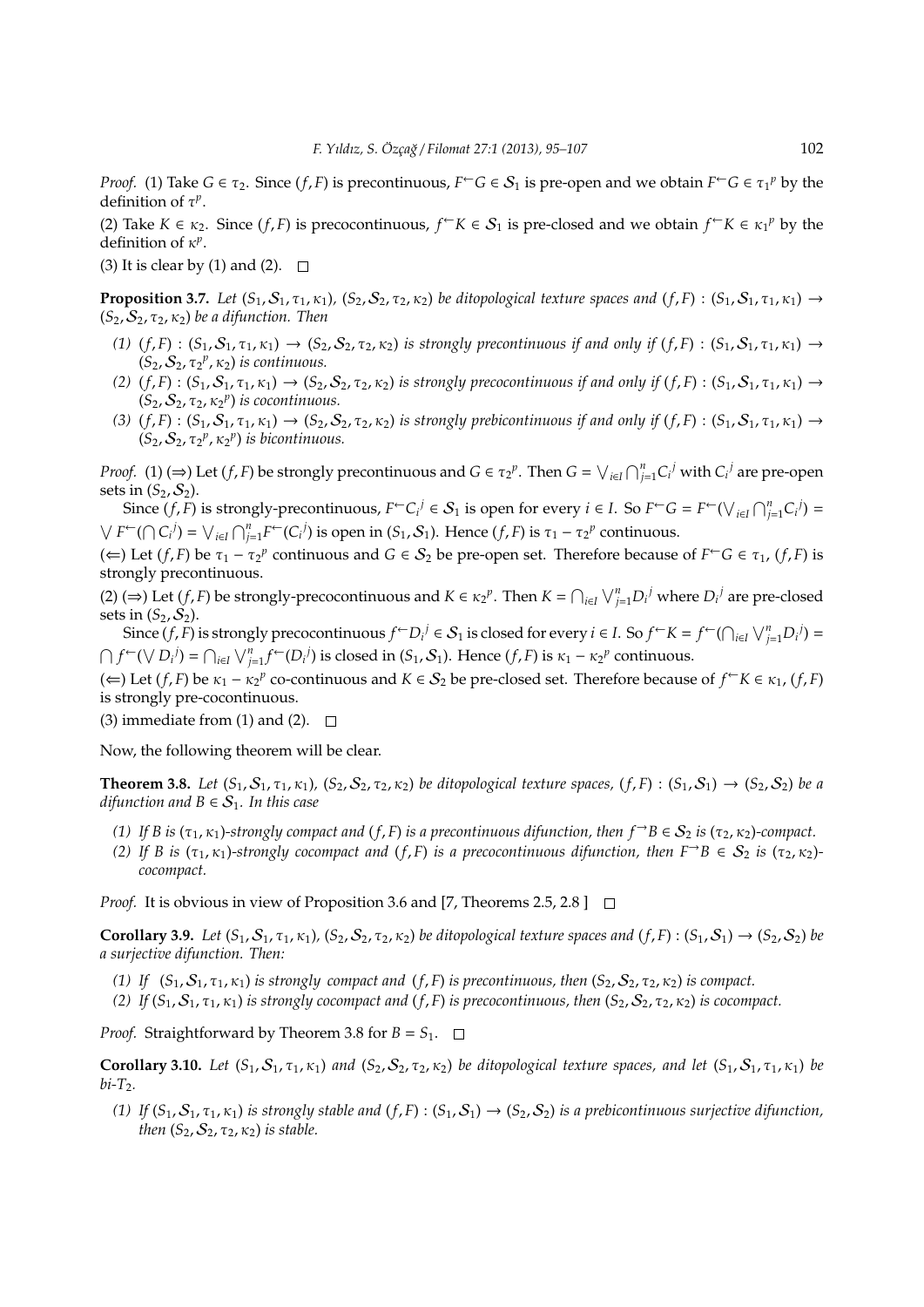(2) If  $(S_1, S_1, \tau_1, \kappa_1)$  *is strongly costable and*  $(f, F)$ :  $(S_1, S_1) \rightarrow (S_2, S_2)$  *is a prebicontinuous surjective difunction, then*  $(S_2, S_2, \tau_2, \kappa_2)$  *is costable.* 

*Proof.* (1) Let  $(S_1, S_1, \tau_1, \kappa_1)$  be strongly stable. Since  $(S_1, S_1, \tau_1, \kappa_1)$  is bi- $T_2$  and by [11, Corollary 3.10 ] the space  $(S_1, S_1, \tau_1^p, \kappa_1^p)$  is stable. On the other hand, the difunction  $(f, F)$  is  $(\tau_1^p, \kappa_1^p) - (\tau_2, \kappa_2)$  bicontinuous by Proposition 3.6. Consequently  $(S_2, S_2, \tau_2, \kappa_2)$  is stable by [7, Theorem 3.17]. (2) Dual to (1).  $\square$ 

Finally, from Corollaries 3.9 and 3.10, we have the following:

**Corollary 3.11.** *If*  $(S_1, S_1, \tau_1, \kappa_1)$  *is a strongly dicompact bi-T*<sub>2</sub> *space and*  $(f, F)$  :  $(S_1, S_1) \rightarrow (S_2, S_2)$  *is a surjective prebicontinuous difunction, then*  $(S_2, S_2, \tau_2, \kappa_2)$  *is dicompact.* 

#### **4. Submaximality in ditopological texture spaces**

To prove that the family *PO*(*S*) (*PC*(*S*)) is a topology (co-topology) it suffices to show that the intersection (union) of any two pre-open (pre-closed) sets is pre-open (pre-closed). We conclude this paper by investigating characterizations of pre-open (pre-closed) sets and by finding the conditions such that every pre-open (pre-closed) set is open (closed).

**Definition 4.1.** Let  $(S, S, \tau, \kappa)$  be a ditopological texture space and  $A \in S$ .

- (1) If  $cIA = S$ , then *A* is called a dense set in  $(\tau, \kappa)$ .
- (2) If  $intA = \emptyset$ , then *A* is called a codense set in  $(\tau, \kappa)$ .
- (3) If  $A \subseteq S$  is dense and codense it is called bi-dense.

Note that for a complemented ditopological texture space  $(S, S, \sigma, \tau, \kappa)$  and for any set  $A \in S$  it is clear that *A* is dense if and only if  $\sigma(A)$  is codense.

This definition justifies the following:

**Proposition 4.2.** *Let* (*S*, S, τ, κ) *be a ditopological texture space. We have the following statements:*

- *(1) Every dense set is pre-open,*
- *(2) Every codense set is pre-closed,*
- *(3) Every bidense set is pre-open and pre-closed.*

*Proof.* (1) Let *D* be a dense set, that is  $cID = S$ . Then  $intcID = infS = S \implies D \subseteq intcID = S \implies D$  is pre-open.

(2) Let *B* be a codense set, that is  $intB = \emptyset$ . Then  $clintB = cl\emptyset = \emptyset \implies \emptyset = clintB \subseteq B \implies B$  is pre-closed.

(3) Immediate from (1) and (2).  $\square$ 

With regard to the above considerations we introduce the concept of "submaximality" in ditopological texture spaces.

**Definition 4.3.** Let  $(S, S, \tau, \kappa)$  be a ditopological texture space.

(i)  $(S, S, \tau, \kappa)$  is called submaximal if every dense subset in  $(\tau, \kappa)$  is an element of  $\tau$ .

(ii)  $(S, S, \tau, \kappa)$  is called co-submaximal if every codense subset in  $(\tau, \kappa)$  is an element of  $\kappa$ .

(iii) A ditopological texture space  $(S, S, \tau, \kappa)$  is called bi-submaximal if  $(S, S, \tau, \kappa)$  is submaximal and co-submaximal.

More exactly the above considerations yield a condition that a ditopological texture space to be bisubmaximal.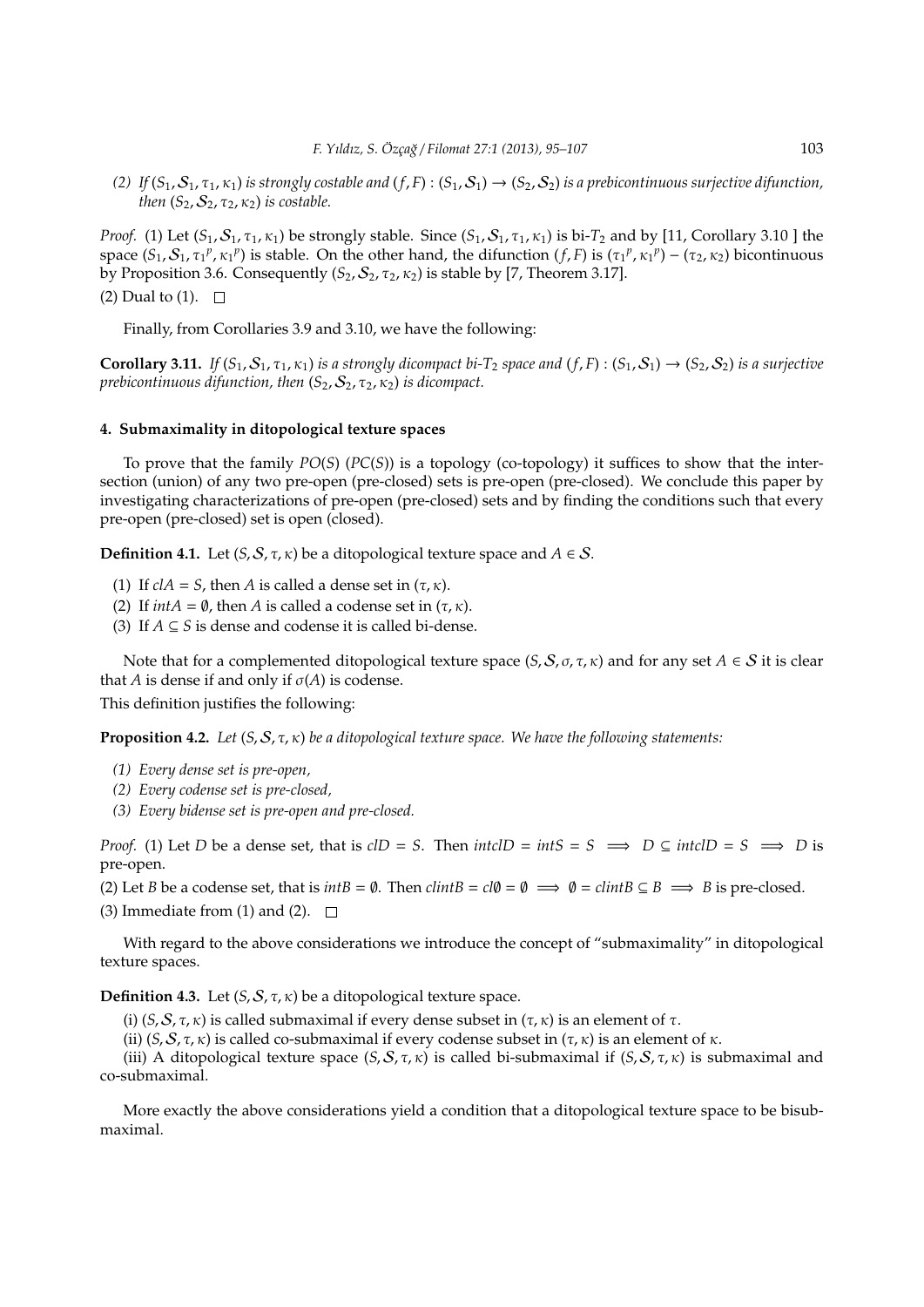**Theorem 4.4.** *Let*  $(S, S, \tau, \kappa)$  *be a ditopological texture space. If*  $PO(S) = \tau$  *and*  $PC(S) = \kappa$ *, then*  $(S, S, \tau, \kappa)$  *is bi-submaximal.*

*Proof.* Let *B* be a dense set in  $(\tau, \kappa)$ . By Proposition 4.2 (1), *B* is pre-open and because of the equality *PO*(*S*) =  $\tau$ , *B* is an element of  $\tau$ . Hence the space (*S*, *S*,  $\tau$ , *κ*) is submaximal.

Likewise let *C* be a codense set in  $(\tau, \kappa)$ . By Proposition 4.2 (2), *C* is pre-closed and because of  $PC(S) = \kappa$ , *C* is an element of  $\kappa$ . Hence the space  $(S, S, \tau, \kappa)$  is co-submaximal.

Consequently, the space  $(S, S, \tau, \kappa)$  is bi-submaximal.  $\square$ 

**Theorem 4.5.** *The ditopological texture space* (*S*, *S*, τ<sup>*p*</sup>, κ<sup>*p*</sup>) *which is generated by a ditopological texture space*  $(S, S, \tau, \kappa)$  *is bi-submaximal.* 

*Proof.* In general we have  $\tau \subseteq \tau^p$  and  $\kappa \subseteq \kappa^p$ . Thus, if we take a dense set *D* and a codense set *C* in  $(\tau^p, \kappa^p)$ , then *D* is dense and *C* is codense in (τ, κ). In this case, *D* is pre-open and *C* is pre-closed by Proposition 4.2(2).

Consequently,  $D \in \tau^p$  and  $C \in \kappa^p$ , that is, *D* is open and *C* is closed with respect to ( $\tau^p$ ,  $\kappa^p$ ). Thus the ditopological texture space (*S*, *S*, *τ<sup>p</sup>*, *κ*<sup>*p*</sup>) is submaximal, co-submaximal and so it is bi-submaximal.

In topological spaces, a pre-open set can be written as an intersection of an open set and a dense set. The following example shows that this is not true for ditopological texture spaces.

**Example 4.6.** Consider the texture  $(\mathbb{L}, \mathcal{L})$  with  $\mathbb{L} = (0, 1]$  and  $\mathcal{L} = \{(0, r] \mid r \in [0, 1]\}$ . Let  $\tau = \kappa = \{\emptyset, (0, \frac{1}{2}], \mathbb{L}\}$ . Take a set  $A = (0, \frac{1}{4}]$ ; then  $cIA = (0, \frac{1}{2}]$  and  $intclA = (0, \frac{1}{2}]$ . Since  $A \subseteq intclA$  then  $A$  is pre-open. However  $A$ can not be written as an intersection of an open set and a dense set.

However by restricting our attention to the discrete texture  $(S, \mathcal{P}(S))$ , we will obtain some useful characterizations for pre-open and pre-closed sets in the ditopology (τ, κ). For, if we recall  $\pi_S(Y) = S \setminus Y$ ,  $Y \subseteq \mathcal{P}(S)$ then we can define  $\tau^c = \{\pi_S(G) \mid G \in \tau\}$  for a topology  $\tau$  on *S*. Hence,  $(S, \mathcal{P}(S), \pi_S, \tau, \tau^c)$  is a complemented ditopological texture space for which the pre-open sets and pre-closed sets are precisely same with the pre-open and pre-closed sets of (*S*, τ), respectively.

Corson and Michael [8] used the term "locally dense" for pre-open sets precisely, because any pre-open set in a topological space can be written as the intersection of an open set and a dense set. We now generalize this fact to the ditopological setting. In the complemented discrete ditopological texture space (*S*, P(*S*), π*S*, τ, τ*<sup>c</sup>* ), we will show that a pre-open set can be written as an intersection of an τ-open set and a dense set in  $(\tau, \kappa)$  and dually, a pre-closed set can be written as an union of a  $\kappa$ -closed set and a codense set in  $(\tau, \kappa)$  as following:

**Lemma 4.7.** a) Let  $(S, \mathcal{P}(S), \pi_S, \tau, \tau^c)$  be a complemented discrete ditopological texture space and  $A \subseteq S$ . Then the *following are equivalent:*

- *i*)  $A ∈ PO(S)$
- *ii*) A is the intersection of a set in  $\tau$  and a dense set in  $(\tau, \kappa)$ .

b) *Let* (*S*, P(*S*), π*S*, τ, τ*<sup>c</sup>* ) *be a complemented discrete ditopological texture space and K* ⊆ *S. Then the following are equivalent:*

*i*)  $K ∈ PC(S)$ 

*ii*) K is the union of a set in  $\kappa$  and a codense set in  $(\tau, \kappa)$ .

*Proof.* a) (i)  $\Rightarrow$  (ii) : Let *A* ∈ *PO*(*S*). In this case, if take the set *B* = *A* ∪ (*S* \ *intclA*) it is easy to verify that  $c$ *clB* = *S* and thus *B* is dense. Also note that the set *intclA* is open and we have the equality  $A = intcIA \cap B$ . (ii)⇒ (i): Suppose that the set *A* is the intersection of a set *G* ∈  $\tau$  and a dense set *D*. Then *clA* = *clG* , and by *A* ⊆ *G* ⊆ *clG* = *clA*, we have *A* ⊆ *intclA* and *A* is a pre-open set.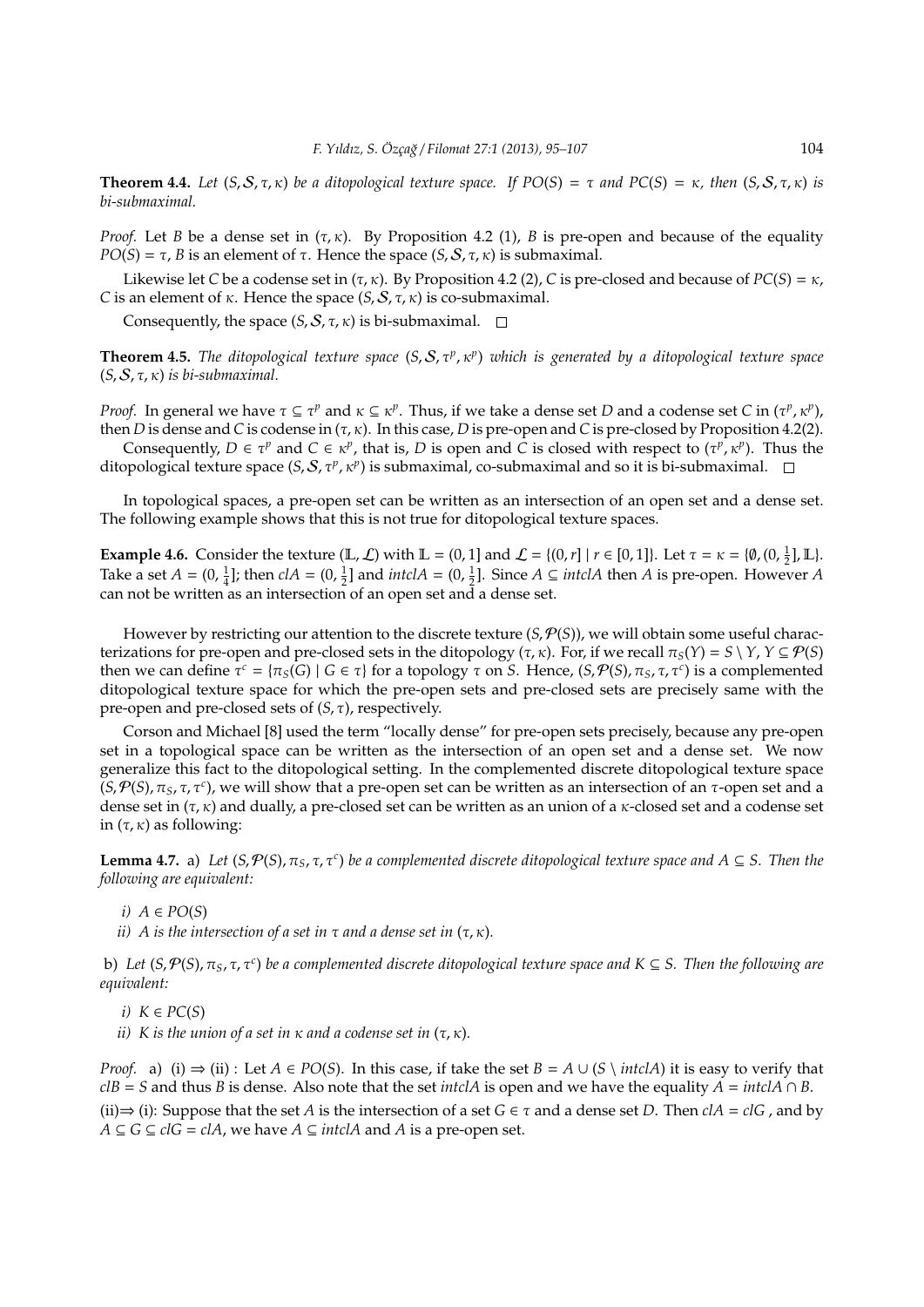b) (i)  $\Rightarrow$  (ii) : Let *K* ∈ *PC*(*S*). In this case, if we take the set *C* = *K* ∩ (*S* \ *clintK*), it is easy to verify that *intC* =  $\emptyset$  and thus *C* is codense. Also note that the set *clintK* is the element of  $\kappa$  and we have the equality  $K = \text{clint}K \cup C$ .

(ii)⇒ (i): Suppose that the set *K* is the union of a set *Z* in  $\kappa$  and a codense set *C*. Then *intK* = *intZ*, and by *intK* =  $intZ \subseteq Z$  ≤ *K*, we have *clintK* ≤ *K* and *K* is a pre-closed set.  $□$ 

Note that an arbitrary intersection of pre-closed sets is pre-closed and an arbitrary join of pre-open sets is pre-open [11] in ditopological texture spaces. Hence the family *PO*(*S*)(*PC*(*S*)) is a topology (co-topology) if and only if the intersection (union) of any two pre-open (pre-closed) sets is pre-open (pre-closed). In order to give the required conditions such that *PO*(*S*)(*PC*(*S*)) is a topology (co-topology). First we require the following proposition.

**Proposition 4.8.** *Let* (*S*, P(*S*), π*S*, τ, τ*<sup>c</sup>* ) *be a complemented discrete ditopological texture space.*

- 1. If U is an open set and  $A \subseteq S$ , then  $U \cap cA \subseteq cl(U \cap A)$ .
- 2. If *K* is a closed set and  $B \subseteq S$ , then  $int(K \cup B) \subseteq K \cup intB$ .

*Proof.* (1) Suppose that *U* ∩ *clA*  $\nsubseteq$  *cl*(*U* ∩ *A*). Then there exists an *s*  $\in$  *S* such that *U* ∩ *clA*  $\nsubseteq$  *Q<sub>s</sub>* and  $P_s \notin cl(U \cap A)$ . In this case  $U \nsubseteq Q_s$  and  $clA \nsubseteq Q_s$  that is  $s \in U$  and because of  $clA = \bigcap \{K \in \kappa \mid A \subseteq K\} \nsubseteq Q_s$ , for all  $K \in \kappa$  such that  $A \subseteq K$ ,  $s \in K$ .

On the other hand, since  $P_s \nsubseteq cl(U \cap A) = \bigcap \{K \in \kappa \mid U \cap A \subseteq K\}$  there exists  $K_1 \in \kappa$  such that  $s \notin K_1$ and  $U \cap A \subseteq K_1$ . Clearly  $A \subseteq K_1 \cup S/U$  because of  $U \cap A \subseteq K_1$ . Now note that  $S/U \in \tau^c$  and moreover *S*/*U*  $\in \kappa = \pi_S(\tau)$ . Hence *A* is contained in the closed set  $K_1 \cup S/U \in \tau^c$  and so  $s \in K_1 \cup S/U$  but this is a contradiction. Consequently  $U \cap c A \subseteq c l(U \cap A)$ .

(2) Dual to (1) and hence omitted.  $\square$ 

By virtue of Proposition 4.8 we may state the following briefly.

**Proposition 4.9.** Let  $(S, \mathcal{P}(S), \pi_S, \tau, \tau^c)$  be a complemented discrete ditopological texture space and  $A, B \subseteq S$ 

- 1. *If A is open and B is pre-open, then A* ∩ *B is pre-open.*
- 2. *If A is closed and B is pre-closed, then A* ∪ *B is pre-closed.*

*Proof.* (1) Since *A* is open and *B* is pre-open set we have the statement

*A* ∩ *B* ⊆ *A* ∩ *intclB* = *intA* ∩ *intclB* = *int*(*A* ∩ *clB*) ⊆ *intcl*(*A* ∩ *B*).

by Proposition 4.8(1). Hence it is clear that *A* ∩ *B* is pre-open.

(2) It is proved as dual to (1) by Proposition 4.8(2).  $\Box$ 

In topological spaces the family of pre-open sets is a topology if and only if the intersection of any two dense sets is pre-open. Now we will give an analogue of this fact and the dual for the pre-closed sets in the ditopological context as shown in the following.

**Theorem 4.10.** *Let* (*S*, P(*S*), π*S*, τ, τ*<sup>c</sup>* ) *be a complemented discrete ditopological texture space.*

- a) *The family PO*(*S*) *is a topology if and only if the intersection of any two dense sets is pre-open.*
- b) *The family PC*(*S*) *is a co-topology if and only if the union of any two codense sets is pre-closed.*

*Proof.* (a)  $(\Rightarrow)$  Suppose that *PO*(*S*) is a topology and let *A* and *B* be dense sets. Since dense sets are pre-open by Proposition 4.2(1), *A* and *B* are pre-open sets. In this case by the fact that the family *PO*(*S*) is a topology the intersection of pre-open sets *A* and *B* is pre-open.

(⇐) Clearly ∅, *S* ∈ *PO*(*S*) and an arbitrary join of pre-open sets is pre-open. We will show that the intersection of two pre-open sets is pre-open. Let *A* and *B* be pre-open sets. By Lemma 4.7(a) there exist an open set *C* and a dense set *D* such that  $\overline{A} = C \cap D$ . Similarly for an open set *E* and a dense set *F* we have  $B = E \cap F$ . So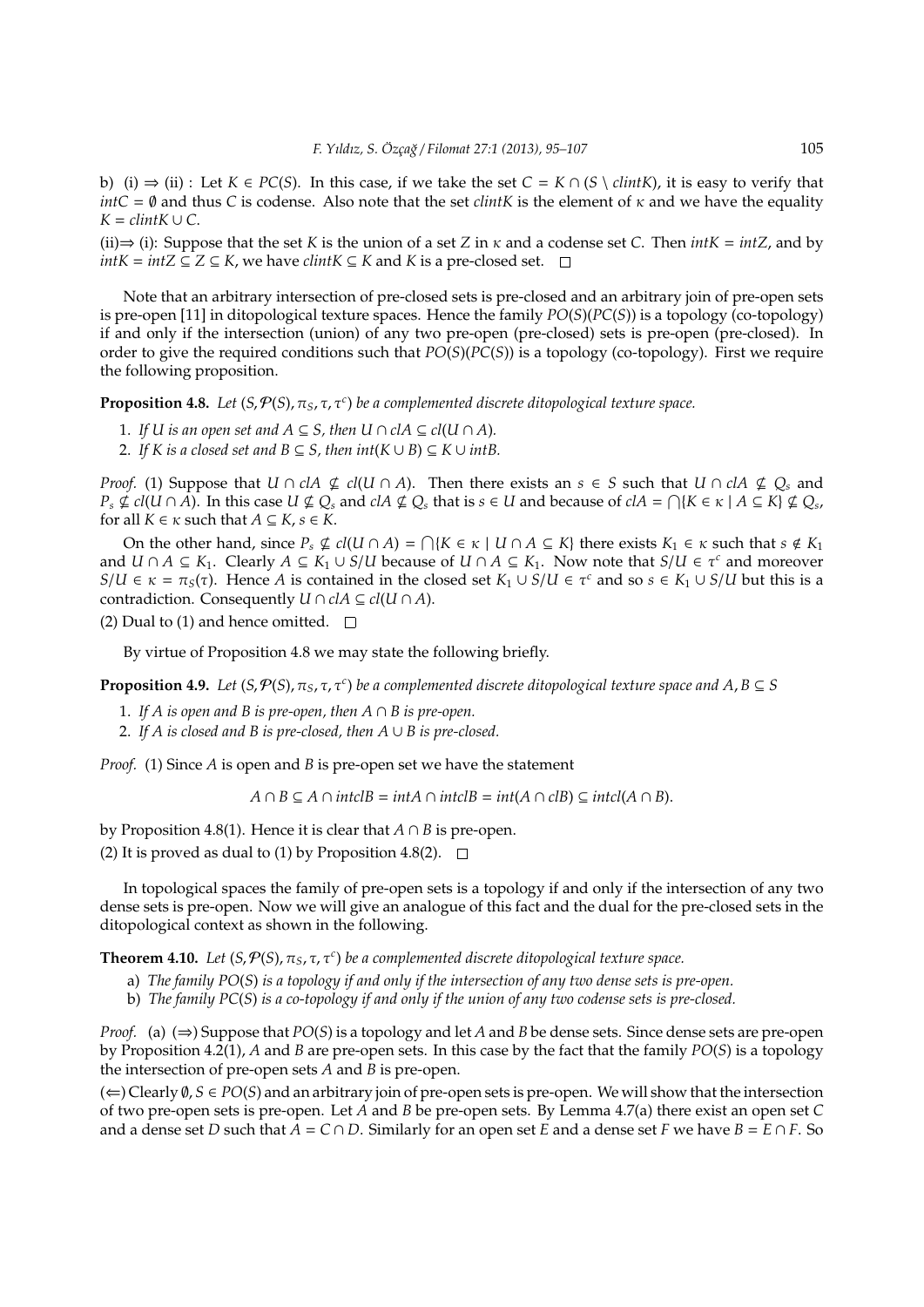$A \cap B = C \cap D \cap E \cap F = (C \cap E) \cap (D \cap F)$ . On the other hand, by hypothesis the intersection of two dense sets *D*, *F* is pre-open. Hence  $A \cap B$  is pre-open by Proposition 4.9(1).

(b) (⇒) Let *A* and *B* be codense sets. Thus they are pre-closed by Proposition 4.2(2) and since the family *PC*(*S*) is a co-topology, the union of *A* and *B* is pre-closed.

(⇐) It is clear that ∅, *S* ∈ *PC*(*S*) and an arbitrary intersection of pre-closed sets is pre-closed. Now let *A* and *B* be pre-closed sets. By Lemma 4.7(b) there exist a closed set *C* and a codense set *D* such that *A* = *C* ∪ *D*. Similarly for a closed set *E* and a codense set *F* we have  $B = E \cup F$ . Then  $A \cup B = C \cup D \cup E \cup F = (C \cup E) \cap (D \cup F)$ . On the other hand, the union of two codense sets *D*, *F* is pre-closed by hypothesis. Hence *A*∪*B* is pre-closed by Proposition 4.9(2).  $\square$ 

Now we can give a condition that implies a pre-open set is open and a pre-closed set is closed.

**Theorem 4.11.** *If a complemented discrete ditopological texture space* (*S*, P(*S*), π*S*, τ, τ*<sup>c</sup>* ) *is bi-submaximal, then*  $PO(S) = \tau$  *and*  $PC(S) = \kappa$ *.* 

*Proof.* Since every open set is pre-open, it is clear that  $\tau \subseteq PO(S)$ . In order to show the converse, take a set  $A \in PO(S)$ . Then A can be written as an intersection of an open set G in  $\tau$  and a dense set D in  $(\tau, \kappa)$  by Lemma 4.7 (a). On the other hand,  $(S, P(S), \pi_S, \tau, \tau^c)$  is submaximal and so every dense set in  $(\tau, \kappa)$  is open, that is the set *D* is open. Therefore, the set *A* = *G* ∩ *D* is open, that is *A* ∈ τ and so *PO*(*S*) ⊆ τ.

Now let us prove the equality  $PC(S) = \kappa$ . Firstly we have  $\kappa \subseteq PC(S)$  since every closed set is pre-closed. In order to show the converse, take a set  $A \in PC(S)$ . In this case, *A* can be written as an union of a set *K* in  $\kappa$  and a codense set *C* in  $(\tau, \kappa)$  by the Lemma 4.7(b). On the other hand, since  $(S, \mathcal{P}(S), \pi_S, \tau, \tau^c)$  is co-submaximal and thus every codense set in  $(\tau, \kappa)$  is closed, *C* is closed. Therefore, the set  $A = K \cup C$  is closed, that is  $PC(S) \subseteq \kappa$ .  $\square$ 

Finally we have the following:

**Corollary 4.12.** *If a complemented discrete ditopological texture space* (*S*, P(*S*), π*S*, τ, τ*<sup>c</sup>* ) *is bi-submaximal, then*  $\tau^p = \tau$  *and*  $\kappa^p = \kappa$ *.* 

*Proof.* It is clear that  $\tau \subseteq \tau^p$  and  $\kappa \subseteq \kappa^p$  for a general ditopological texture space. For a complemented discrete ditopological texture space, we have  $\tau^p \subseteq \tau$  and  $\kappa^p \subseteq \kappa$  by Theorem 4.11.

As mentioned in the introduction, strong dicompactness is a strong version of the notion of dicompactness since strong dicompactness implies dicompactness clearly. On the other hand, in [11] the authors have shown that for bi-*T*<sup>2</sup> spaces strong dicompactness coincides with dicompactness. However without any ditopological separation axiom we have shown that if the complemented discrete ditopological texture space is bi-submaximal, then dicompactness implies strong dicompactness. It remains an open problem to determine conditions for general ditopological texture spaces.

### **References**

- [1] D. Andrijevic, A note on preopen sets, Rend. Circ. Mat. Palermo Ser II 18 (1988) 195–201. ´
- [2] L.M. Brown, Dual covering theory, confluence structures and the lattice of bicontinuous functions, Ph.D. Thesis, Glasgow University, 1981.
- [3] L.M. Brown, M. Diker, Ditopological texture spaces and intuitionistic sets, Fuzzy Sets and Systems 98 (1998) 217–224.
- [4] L.M. Brown, R. Erturk, Fuzzy sets as texture spaces, I. Representation theorems, Fuzzy Sets and Systems 110 (2000) 227–236. ¨ [5] L.M. Brown, R. Erturk, S¸. Dost, Ditopological texture spaces and fuzzy topology, I. Basic concepts, Fuzzy Sets and Systems 147 ¨ (2004) 171–199.
- [6] L.M. Brown, R. Ertürk, Ş. Dost, Ditopological texture spaces and fuzzy topology, II. Topological considerations, Fuzzy Sets and Systems 147 (2004) 201–231.
- [7] L.M. Brown, M.M. Gohar, Compactness in ditopological texture spaces, Hacettepe J. Math. Stat. 38 (2009) 21–43.
- [8] H. Corson, E. Michael, Metrizability of certain countable unions, Illinois J. Math. 8 (1964) 351–360.
- [9] S. Dost, L.M. Brown, R. Ertürk, β-open and β-closed sets in ditopological texture spaces, Filomat 24:2 (2010) 11–26.
- [10] M.M. Gohar, Compactness in ditopological texture spaces, Ph.D. Thesis, Hacettepe University, 2002.